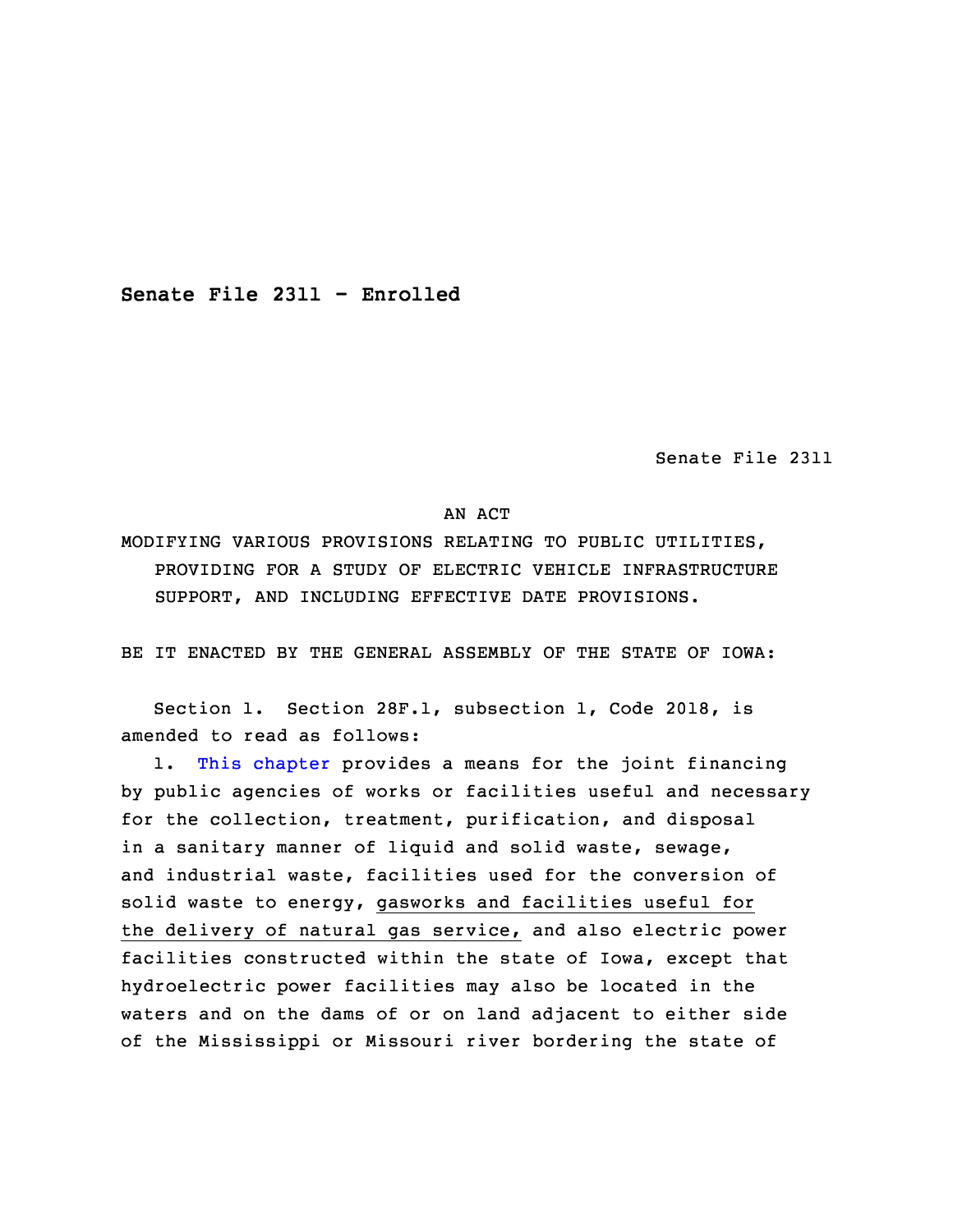Iowa, water supply systems, swimming pools or golf courses. This chapter applies to the acquisition, construction, reconstruction, ownership, operation, repair, extension, or improvement of such works or facilities, by a separate administrative or legal entity created pursuant to chapter 28E or [chapter](https://www.legis.iowa.gov/docs/code/2018/389.pdf) 389. When the legal entity created under this chapter is comprised solely of cities, counties, and sanitary districts established under [chapter](https://www.legis.iowa.gov/docs/code/2018/358.pdf) 358, or any combination thereof or any combination of the foregoing with other public agencies, the entity shall be both a corporation and <sup>a</sup> political subdivision with the name under which it was organized. The legal entity may sue and be sued, contract, acquire and hold real and personal property necessary for corporate purposes, adopt a corporate seal and alter the seal at pleasure, and execute all the powers conferred in this chapter.

Sec. 2. Section 28F.11, Code 2018, is amended to read as follows:

32 **28F.11 Eminent domain.**

Any public agency participating in an agreement authorizing the joint exercise of governmental powers pursuant to this chapter may exercise its power of eminent domain to acquire interests in property, under provisions of law then in effect and applicable to the public agency, for the use of the entity created to carry out the agreement, provided that the power of eminent domain is not used to acquire interests in property which is part of a system of facilities in existence, under construction, or planned, for the generation, transmission or sale of electric power, or for the transmission, transportation, or sale of natural gas. In the exercise of the power of eminent domain, the public agency shall proceed in the manner provided by [chapter](https://www.legis.iowa.gov/docs/code/2018/6B.pdf) 6B. Any interests in property acquired are acquired for <sup>a</sup> public purpose, as defined in [chapter](https://www.legis.iowa.gov/docs/code/2018/6A.pdf) 6A, of the condemning public agency, and the payment of the costs of the acquisition may be made pursuant to the agreement or to any separate agreement between the public agency and the entity or the other public agencies participating in the entity or any of them. Upon payment of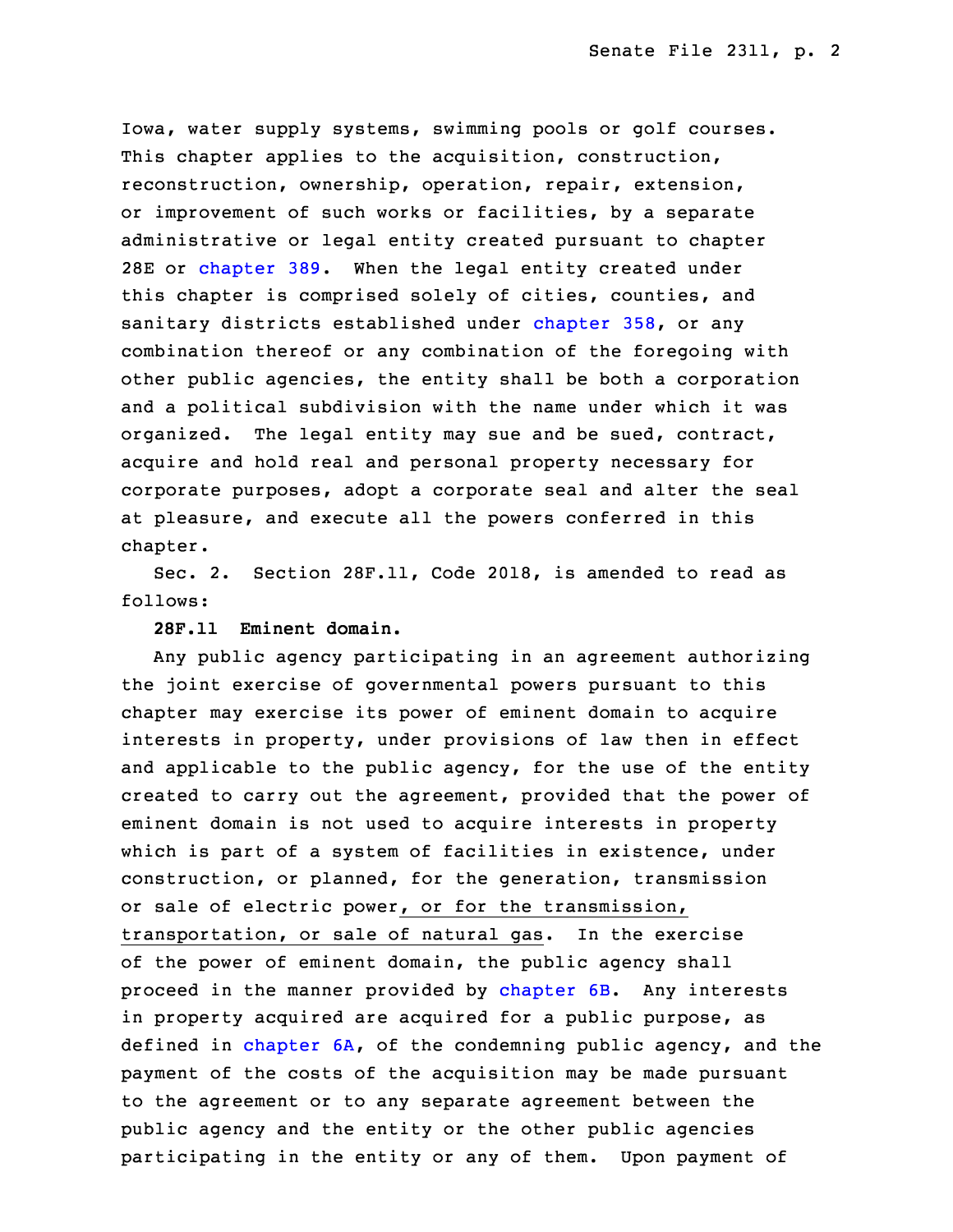costs, any property acquired is the property of the entity.

Sec. 3. Section 476.1, subsection 7, Code 2018, is amended to read as follows:

7. The jurisdiction of the board under this [chapter](https://www.legis.iowa.gov/docs/code/2018/476.pdf) shall include efforts designed to promote the use of energy efficiency strategies by rate or service-regulated gas and electric utilities required to be rate-requlated.

 Sec. 4. Section 476.1A, subsections 1, 2, and 4, Code 2018, are amended to read as follows:

1. Electric public utilities having fewer than ten 27 thousand customers and electric cooperative corporations and associations are not subject to the rate regulation authority of the board. Such utilities are subject to all other regulation and enforcement activities of the board, including, except for regulatory action pertaining to all of the following:

33 *a.* Assessment of fees for the support of the division and the office of consumer advocate, pursuant to section 476.10.

b. Safety and engineering standards for equipment, operations, and procedures.

*c.* Assigned area of service.

d. Pilot projects of the board.

 *e.* Assessment of fees for the support of the Iowa energy center created in [section](https://www.legis.iowa.gov/docs/code/2018/15.120.pdf) 15.120 and the center for global and regional environmental research established by the state board <sup>7</sup> of regents. This paragraph *"e"* is repealed July 1, 2022.

8 *f.* Filing alternate energy purchase program plans with the board, and offering such programs to customers, pursuant to section 476.47.

 *g.* Filing energy efficiency plans and energy efficiency results with the board. The energy efficiency plans as <sup>a</sup> whole shall be cost-effective. The board may permit these utilities to file joint plans. The board shall periodically report the energy efficiency results including energy savings of each of these utilities to the general assembly. The board may waive all or part of the energy efficiency filing and review requirements for electric cooperative corporations and associations and electric public utilities which demonstrate superior results with existing energy efficiency efforts.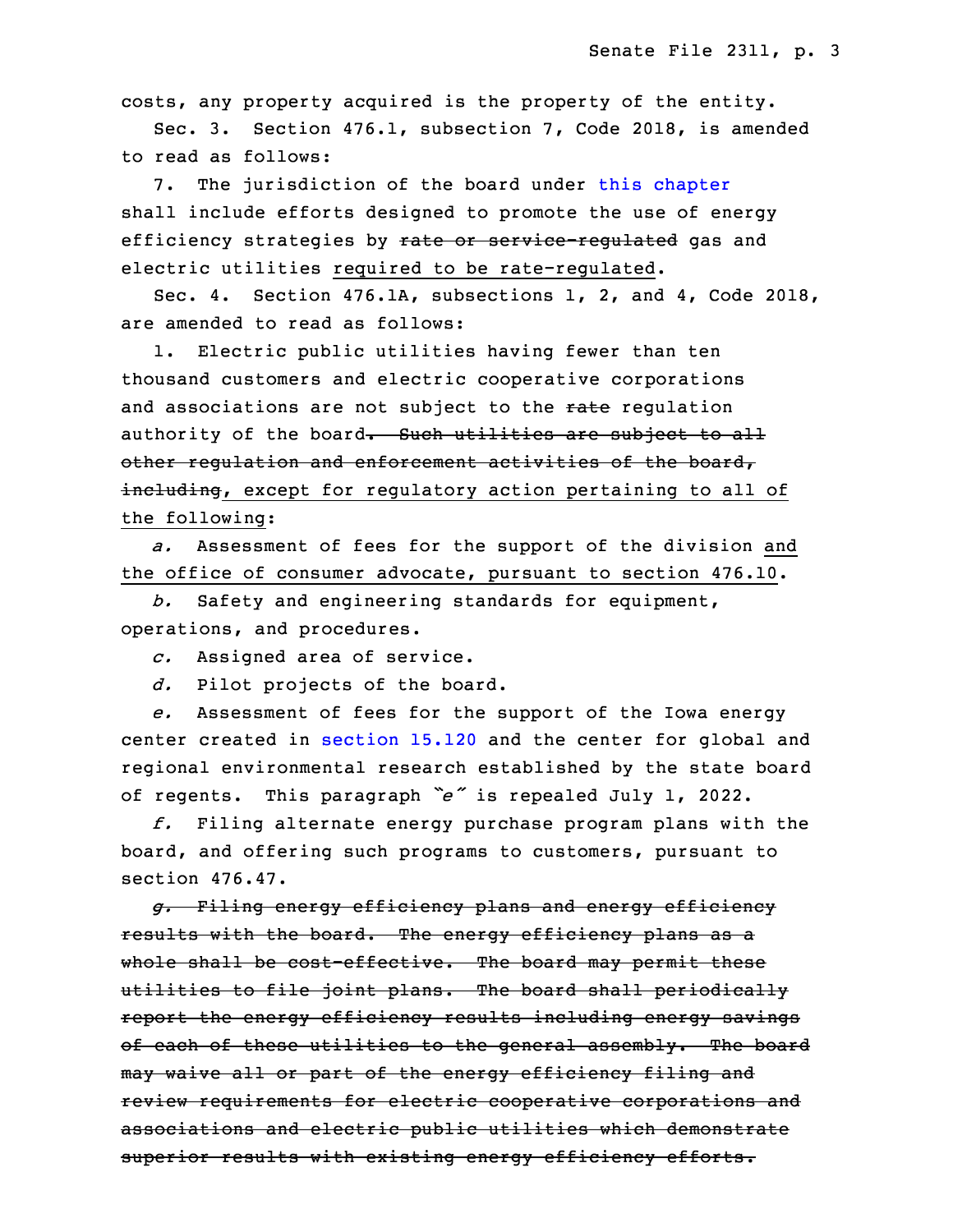2. However, [sections](https://www.legis.iowa.gov/docs/code/2018/476.20.pdf) 476.20, subsections 1 through 4, [476.21](https://www.legis.iowa.gov/docs/code/2018/476.21.pdf), 476.41 [through](https://www.legis.iowa.gov/docs/code/2018/476.41.pdf) 476.44, [476.51](https://www.legis.iowa.gov/docs/code/2018/476.51.pdf), [476.56](https://www.legis.iowa.gov/docs/code/2018/476.56.pdf), [476.62](https://www.legis.iowa.gov/docs/code/2018/476.62.pdf), and 476.66 and [chapters](https://www.legis.iowa.gov/docs/code/2018/476A.pdf)  $476A$  and  $478$ , to the extent applicable, apply to such electric utilities.

4. The board of directors or the membership of an electric 26 cooperative corporation or association otherwise exempt from rate regulation may elect to have the cooperative's rates regulated by the board. The board shall adopt rules prescribing the manner in which the board of directors or the membership of an electric cooperative may so elect. If the board of directors or the membership of an electric cooperative has elected to have the cooperative's rates regulated by the board, after two years have elapsed from the effective date of such election the board of directors or the membership of the electric cooperative may elect to exempt the cooperative from the rate regulation authority of the board, provided, however, that if the membership elected to have the cooperative's rates regulated by the board, only the membership may elect to exempt the cooperative from the rate regulation authority of the board.

6 Sec. 5. Section 476.1B, subsection 1, paragraphs f and l, Code 2018, are amended by striking the paragraphs.

Sec. 6. Section 476.2, subsection 6, Code 2018, is amended by striking the subsection.

Sec. 7. Section 476.4, subsection 1, Code 2018, is amended to read as follows:

 1. Every public utility shall file with the board tariffs showing the rates and charges for its public utility services and the rules and regulations under which such services were furnished, on April 1, 1963, which rates and charges shall be subject to investigation by the board as provided in section 17 476.3, and upon such investigation the burden of establishing the reasonableness of such rates and charges shall be upon the public utility filing the same. These filings shall be made under such rules as the board may prescribe within such time and in such form as the board may designate. In prescribing rules and regulations with respect to the form of tariffs and any other regulations, the board shall, in the case of public utilities subject to regulation by any federal agency,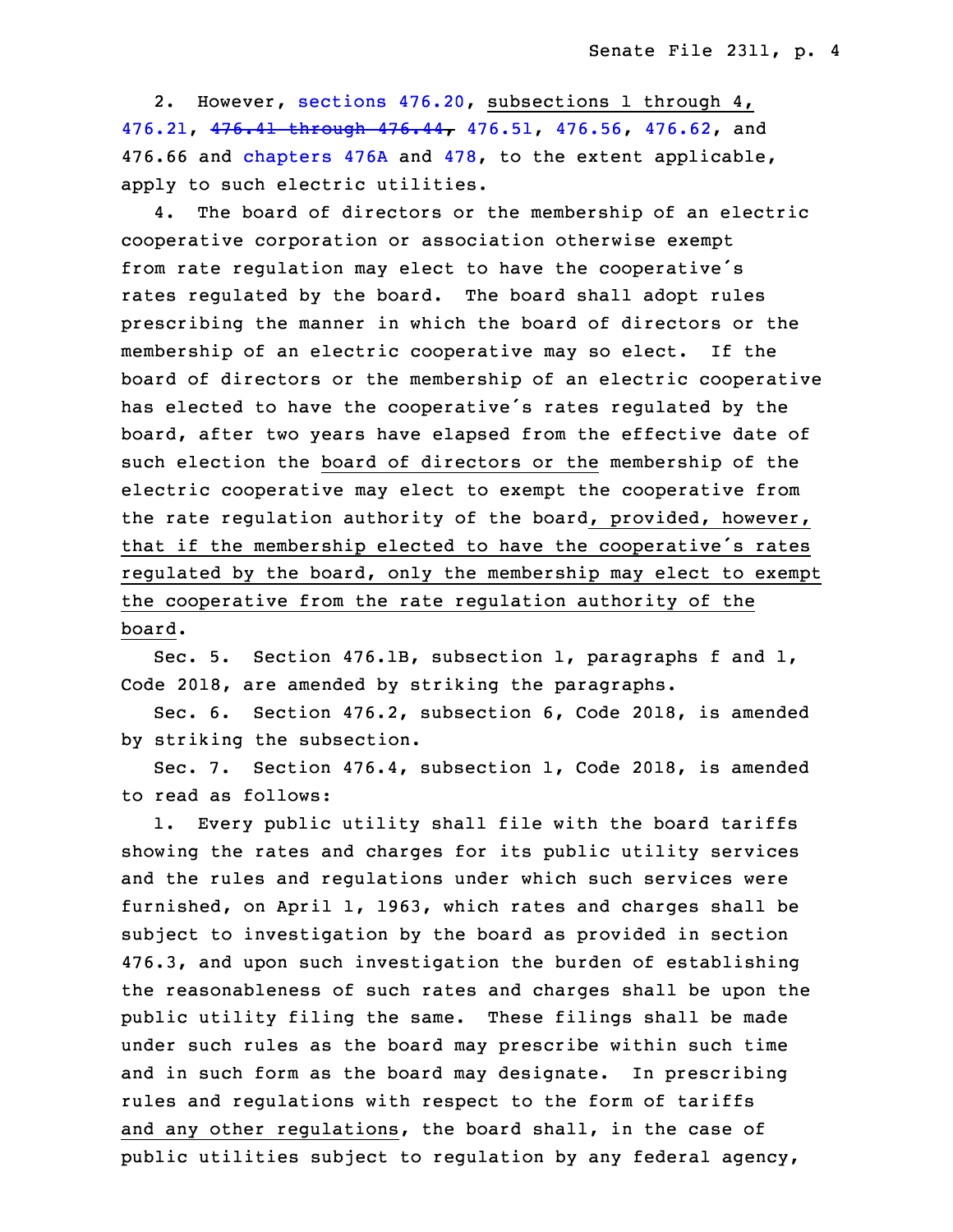give due regard to any corresponding rules and regulations of such federal agency, to the end that unnecessary duplication of effort and expense may be avoided so far as reasonably possible. Each public utility shall keep copies of its tariffs open to public inspection under such rules as the board may prescribe.

Sec. 8. Section 476.6, subsections 8 and 13, Code 2018, are amended to read as follows:

33 8. *Automatic adjustments permitted.*

34 *a.* This [chapter](https://www.legis.iowa.gov/docs/code/2018/476.pdf) does not prohibit <sup>a</sup> public utility from making provision for the automatic adjustment of rates and charges for public utility service provided that <sup>a</sup> schedule showing the automatic adjustment of rates and charges is first filed with and approved by the board.

 *b.* <sup>A</sup> public utility may automatically adjust rates and charges to recover costs related to transmission incurred by or charged to the public utility consistent with a tariff or agreement that is subject to the jurisdiction of the federal energy regulatory commission, provided that a schedule showing the automatic adjustment of rates and charges is first filed with and approved by the board. The board shall adopt rules regarding the reporting of transmission expenses and transmission-related activity pursuant to this paragraph.

13 13. *Energy efficiency plans.* Electric and gas public utilities shall offer energy efficiency programs to their customers through energy efficiency plans. An energy efficiency plan as a whole shall be cost-effective. In determining the cost-effectiveness of an energy efficiency plan, the board shall apply the societal test, total resource cost test, utility cost test, rate-payer impact test, and participant test. Energy efficiency programs for qualified low-income persons and for tree planting programs, educational programs, and assessments of consumers' needs for information to make effective choices regarding energy use and energy efficiency need not be cost-effective and shall not be considered in determining cost-effectiveness of plans as a whole. The energy efficiency programs in the plans may be provided by the utility or by a contractor or agent of the utility. Programs offered pursuant to this [subsection](https://www.legis.iowa.gov/docs/code/2018/476.6.pdf) by gas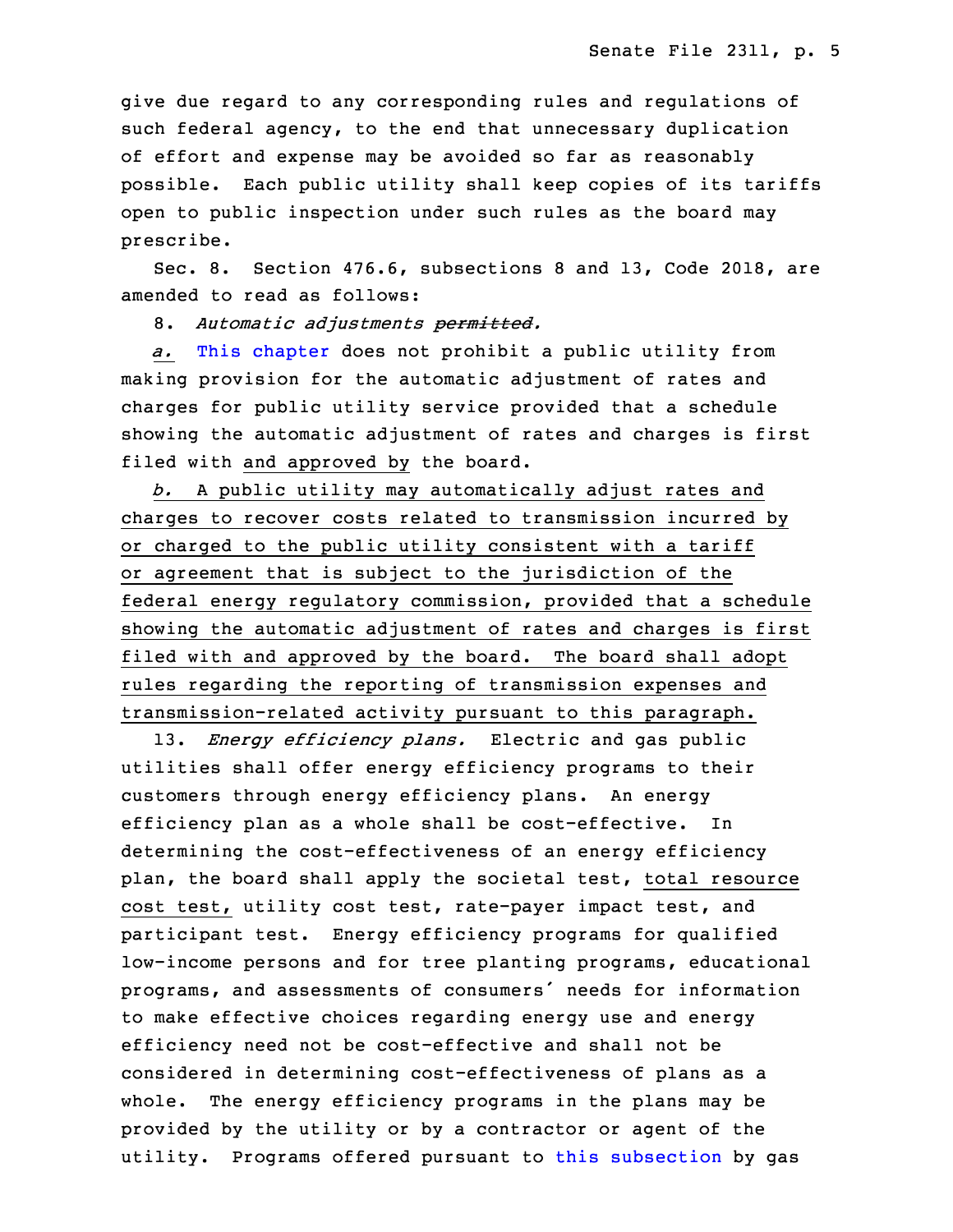and electric utilities that are required to be rate-regulated shall require board approval.

Sec. 9. Section 476.6, subsection 15, paragraph a, Code 32 2018, is amended to read as follows:

a. (1) (a) Gas and electric Electric utilities required to be rate-regulated under this [chapter](https://www.legis.iowa.gov/docs/code/2018/476.pdf) shall file five-year energy efficiency plans and demand response plans with the board. Gas utilities required to be rate-regulated under this chapter shall file five-year energy efficiency plans with the board. An energy efficiency plan and budget or a demand response plan and budget shall include <sup>a</sup> range of energy efficiency or demand response programs, tailored to the needs of all customer classes, including residential, commercial, and industrial customers, for energy efficiency opportunities. The plans shall include programs for qualified low-income 9 persons including <sup>a</sup> cooperative program with any community action agency within the utility's service area to implement countywide or communitywide energy efficiency programs for qualified low-income persons. Rate-regulated gas and electric utilities shall utilize Iowa agencies and Iowa contractors to the maximum extent cost-effective in their energy efficiency plans or demand response plans filed with the board.

(b) The board shall allow a customer of an electric utility that is required to be rate-regulated to request an exemption from participation in any five-year energy efficiency plan offered by an electric utility if the energy efficiency plan and demand response plan, at the time of approval by the board, have <sup>a</sup> cumulative rate-payer impact test result of less than one. Upon receipt of <sup>a</sup> request for exemption submitted by a customer, the electric utility shall grant the exemption and, beginning January 1 of the following year, the customer shall no longer be assessed the costs of the plan and shall be prohibited from participating in any program included in such plan until the exemption no longer applies, as determined by the board.

29 (2) Gas and electric utilities required to be rate-regulated under this chapter may request an energy efficiency plan or demand response plan modification during the course of a five-year plan. A modification may be requested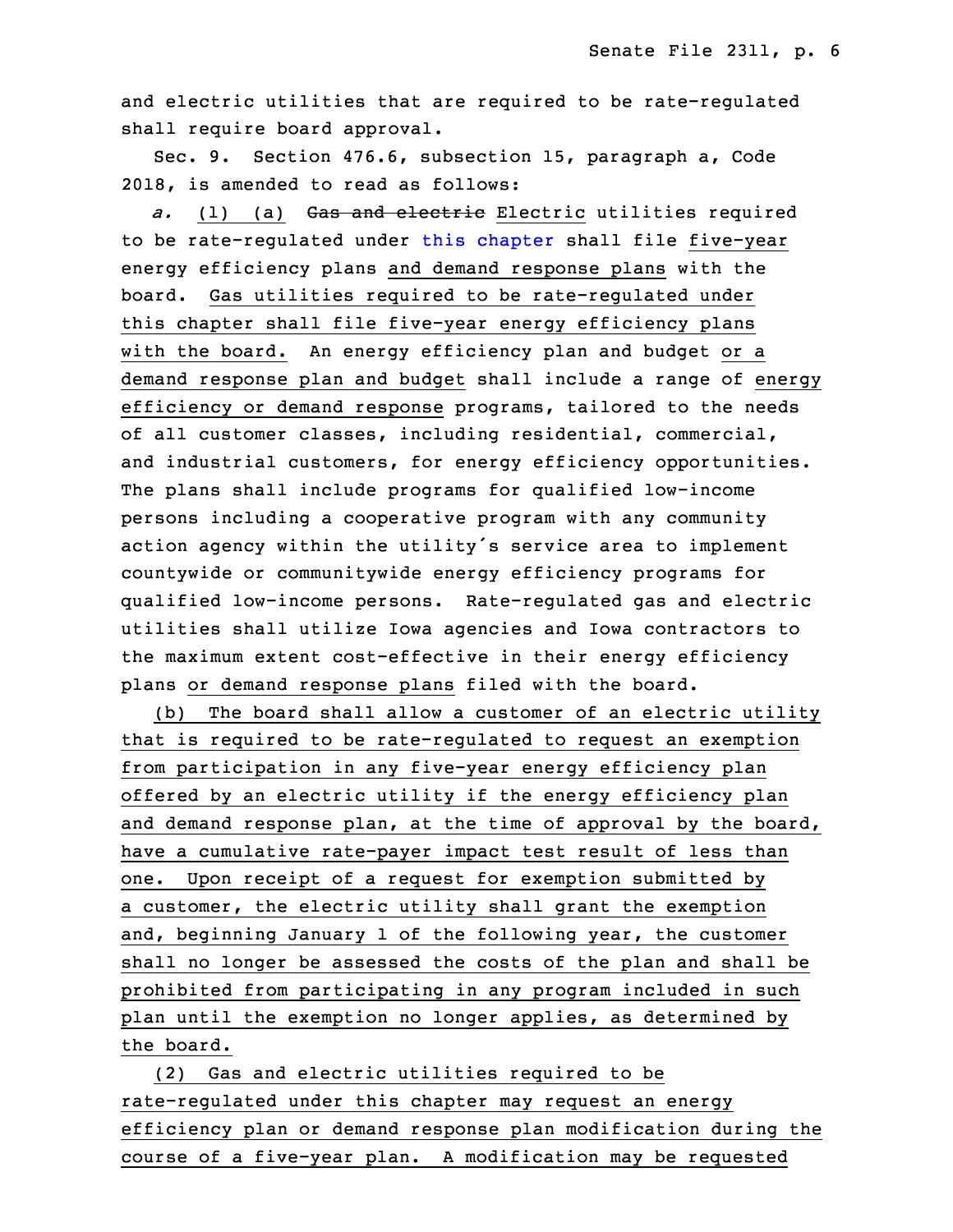due to changes in funding as a result of public utility customers requesting exemptions from the plan or for any other reason identified by the gas or electric utility. The board shall take action on <sup>a</sup> modification request made by <sup>a</sup> gas or electric utility within ninety days after the modification request is filed. If the board fails to take action within ninety days after <sup>a</sup> modification request is filed, the modification request shall be deemed approved.

6 (3) The board shall adopt rules pursuant to chapter 17A establishing reasonable processes and procedures for utility customers from any customer class to request exemptions from energy efficiency plans that meet the requirements of subparagraph (1), subparagraph division (b). The rules adopted by the board shall only apply to electric utilities that are required to be rate-regulated.

Sec. 10. Section 476.6, subsection 15, paragraphs c and d, Code 2018, are amended by striking the paragraphs.

Sec. 11. Section 476.6, subsection 15, paragraphs e, f, and g, Code 2018, are amended to read as follows:

e. (1) The board shall conduct contested case proceedings for review of energy efficiency plans, demand response plans, and budgets filed by gas and electric utilities required to be rate-regulated under this [chapter](https://www.legis.iowa.gov/docs/code/2018/476.pdf).

 (2) Notwithstanding the goals developed pursuant to paragraph *"b"*, the board shall not require <sup>a</sup> gas utility to adopt an energy efficiency plan that results in projected cumulative average annual costs that exceed one and one-half percent of the gas utility's expected annual Iowa retail rate revenue from retail customers in the state, shall not require an electric utility to adopt an energy efficiency plan that results in projected cumulative average annual costs that exceed two percent of the electric utility's expected annual Iowa retail rate revenue from retail customers in the state, and shall not require an electric utility to adopt a demand response plan that results in projected cumulative average annual costs that exceed two percent of the electric utility's expected annual Iowa retail rate revenue from retail customers in the state. For purposes of determining the two percent threshold amount, the board shall exclude from an electric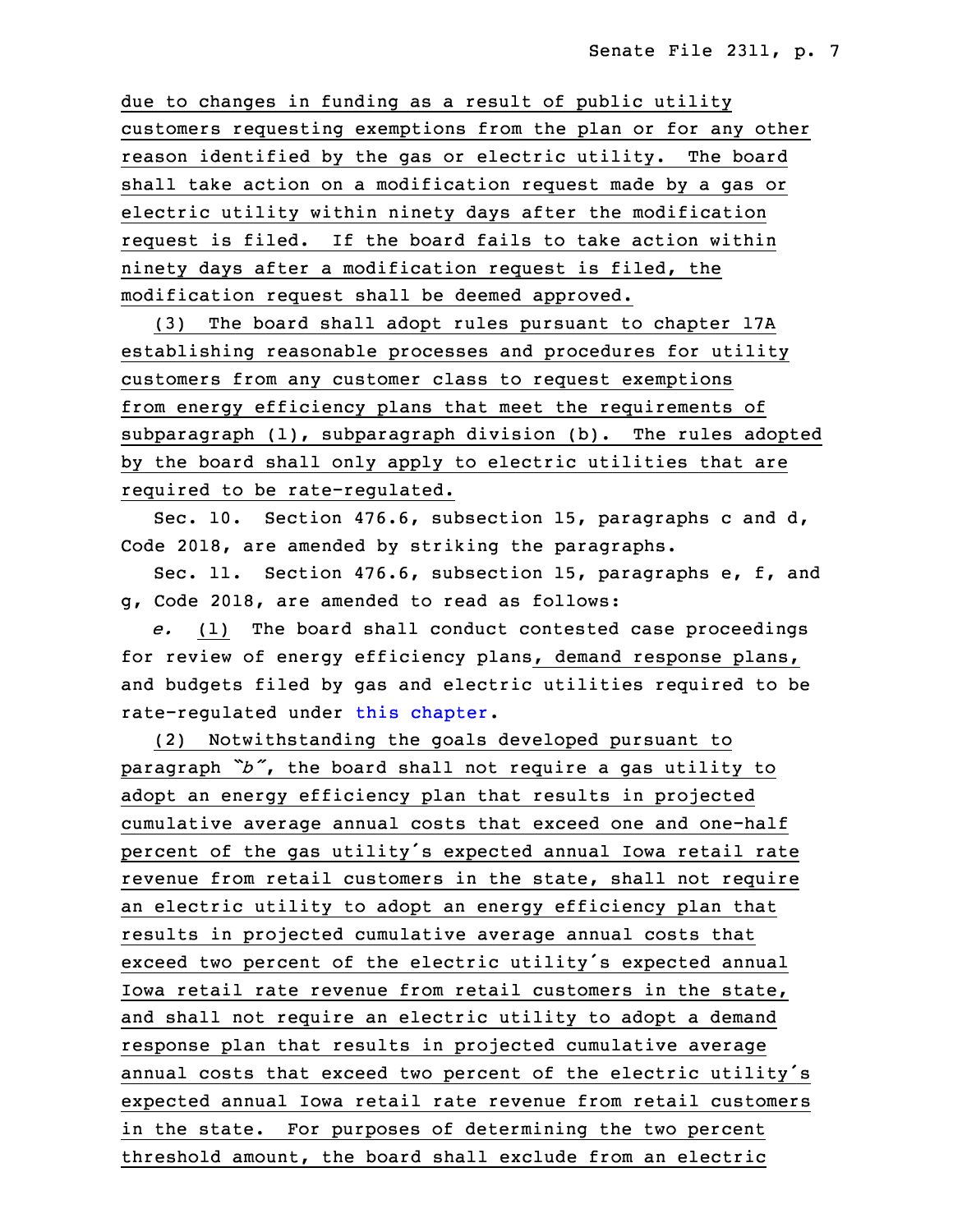utility's expected annual Iowa retail rate revenue the revenues expected from customers that have received exemptions from energy efficiency plans pursuant to paragraph *"a"*. This subparagraph shall apply to energy efficiency plans and demand response plans that are effective on or after January 1, 2019.

(3) The board may approve, reject, or modify the plans and budgets. Notwithstanding the provisions of section  $17A.19$ , subsection 5, in an application for judicial review of the board's decision concerning a utility's energy efficiency plan or budget, the reviewing court shall not order <sup>a</sup> stay.

 (4) The board shall approve, reject, or modify <sup>a</sup> plan filed pursuant to this subsection no later than March 31, 2019. If the board fails to approve, reject, or modify <sup>a</sup> plan filed by <sup>a</sup> gas or electric utility on or before such date, any plan filed by the gas or electric utility that was approved by the board prior to the effective date of this Act shall be terminated. The board shall not require a gas or electric utility to implement an energy efficiency plan or demand response plan that does not meet the requirements of this subsection.

 (5) Whenever <sup>a</sup> request to modify an approved plan or budget is filed subsequently by the office of consumer advocate or a gas or electric utility required to be rate-regulated under this chapter, the board shall promptly initiate <sup>a</sup> formal proceeding if the board determines that any reasonable ground exists for investigating the request. The formal proceeding may be initiated at any time by the board on its own motion. Implementation of board-approved plans or budgets shall be considered continuous in nature and shall be subject to investigation at any time by the board or the office of the consumer advocate.

32 *f.* Notice to customers of <sup>a</sup> contested case proceeding for review of energy efficiency plans, demand response plans, and budgets shall be in a manner prescribed by the board.

35 *g.* (1) <sup>A</sup> gas or electric utility required to be rate-regulated under this [chapter](https://www.legis.iowa.gov/docs/code/2018/476.pdf) may recover, through an automatic adjustment mechanism filed pursuant to [subsection](https://www.legis.iowa.gov/docs/code/2018/476.6.pdf) 8, over a period not to exceed the term of the plan, the costs of an energy efficiency plan or demand response plan approved by the board, including amounts for a plan approved prior to July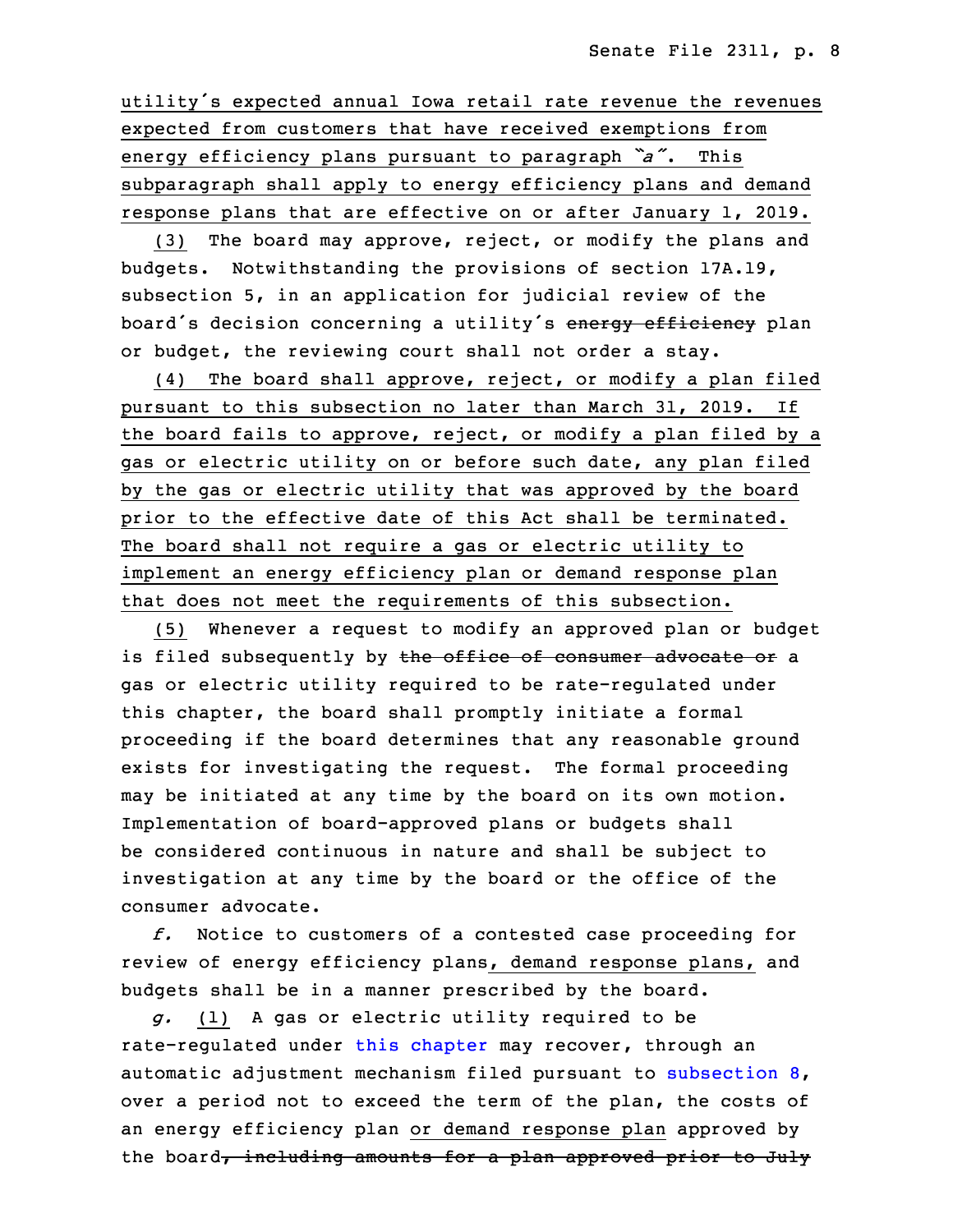1, 1996, in a contested case proceeding conducted pursuant to paragraph "e". Customers that have been granted exemptions from <sup>8</sup> energy efficiency plans pursuant to paragraph *"a"*, shall not be charged for recovery of energy efficiency costs beginning January 1 of the year following the year in which the customer was granted the exemption.

 (2) The board shall periodically conduct <sup>a</sup> contested case proceeding to evaluate the reasonableness and prudence of the utility's implementation of an approved energy efficiency or demand response plan and budget. If a utility is not taking all reasonable actions to cost-effectively implement an approved energy efficiency plan, the board shall not allow the utility to recover from customers costs in excess of those costs that would be incurred under reasonable and prudent implementation and shall not allow the utility to recover future costs at <sup>a</sup> level other than what the board determines to be reasonable and prudent. If the result of <sup>a</sup> contested case proceeding is a judgment against a utility, that utility's future level of cost recovery shall be reduced by the amount by which the programs were found to be imprudently conducted. The Beginning January 1, 2019, a gas or electric utility shall not represent energy efficiency and demand response in customer billings as a separate cost or expense unless the board otherwise approves.

Sec. 12. Section 476.6, subsection 17, Code 2018, is amended by striking the subsection.

Sec. 13. Section 476.6, Code 2018, is amended by adding the following new subsection:

34 NEW SUBSECTION. 22. *Preapproval of cost recovery for natural* 35 *gas extensions —— rules.* The board may adopt rules which provide for <sup>a</sup> preapproval process for cost recovery for natural gas extensions.

Sec. 14. Section 476.6, Code 2018, is amended by adding the following new subsection:

5 NEW SUBSECTION. 23. *Federal tax reduction —— customer* 6 *benefits.* Customers of gas and electric utilities subject to rate regulation by the board shall receive the full benefits of the utilities' reduced federal corporate income taxes as 9 provided in the federal Tax Cuts and Jobs Act of 2017, Pub.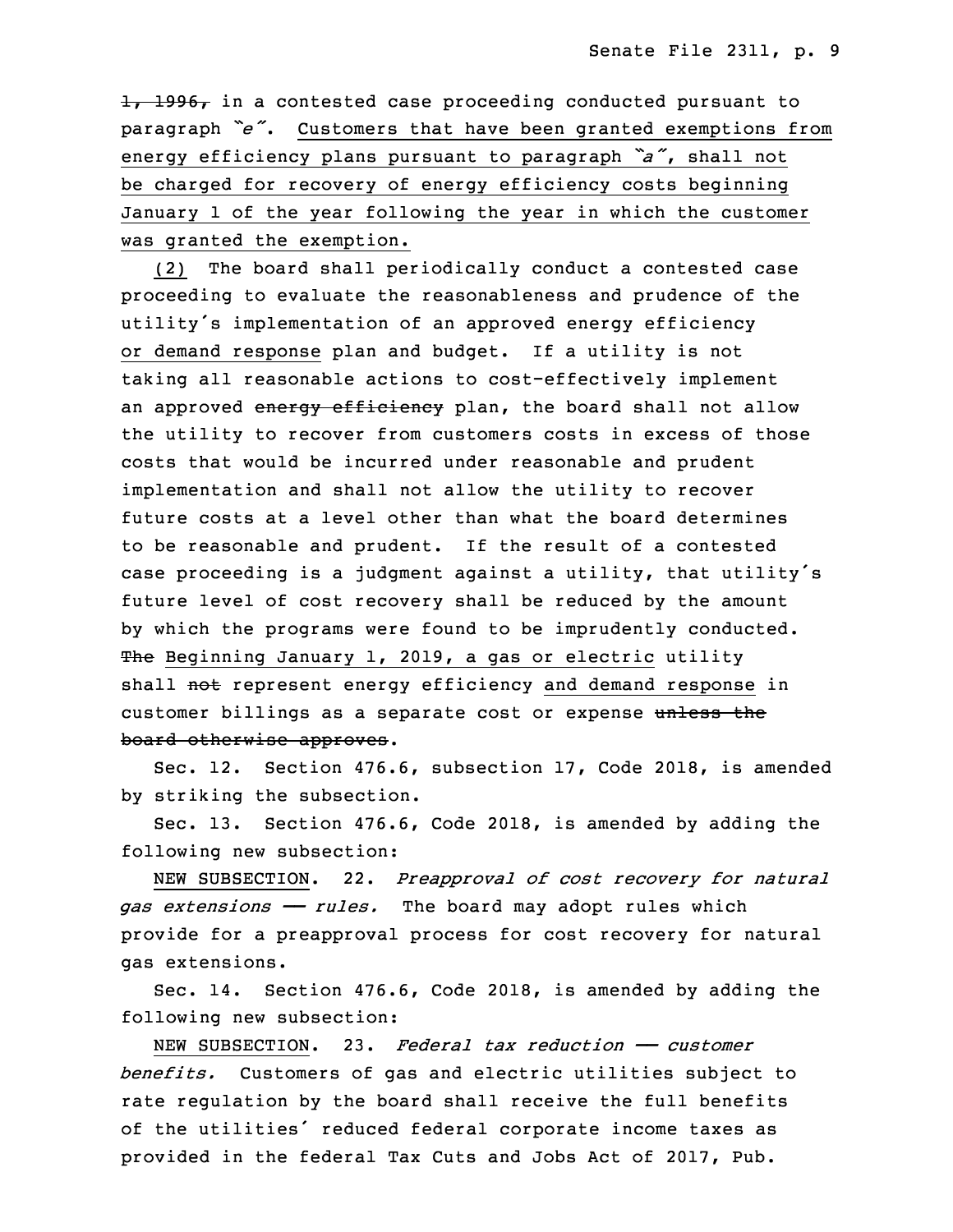L. No. 115-97, 131 Stat. 2054. Notwithstanding any other provision of law or rule to the contrary, the board shall, no later than June 1, 2018, approve any proposal filed by <sup>a</sup> rate-regulated gas or electric utility to pass such benefits on to customers. The board may approve rates with provision for adjustments to ensure that the rates are accurate and that customers receive the full benefits.

Sec. 15. Section 476.20, subsection 5, paragraph a, unnumbered paragraph  $1$ , Code 2018, is amended to read as follows:

The board shall establish rules which shall be uniform with respect to all public utilities furnishing gas or electricity relating to deposits which may be required by the public utility for the initiation or reinstatement of service. This subsection shall not apply to municipally owned utilities, which shall be governed by the provisions of [section](https://www.legis.iowa.gov/docs/code/2018/384.84.pdf) 384.84 with respect to deposits and payment plans for delinquent amounts owed. Municipally owned utilities and electric utilities that are not required to be rate-regulated shall not be subject to the board's rules in regards to deposits and payment plans for delinquent amounts owed and repayment of past due debt. Municipally owned utilities and electric utilities that are not required to be rate-requlated shall be subject to the board's rules in regards to payment plans made prior to the disconnection of services.

Sec. 16. Section 476.21, Code 2018, is amended to read as follows:

## **476.21 Discrimination prohibited.**

A municipality, corporation or cooperative association providing electrical or gas service shall not consider the use of renewable energy sources by a customer as a basis for establishing discriminatory rates or charges for any service 7 or commodity sold to the customer or discontinue services or subject the customer to any other prejudice or disadvantage based on the customer's use or intended use of renewable energy <sup>10</sup> sources. As used in this [section](https://www.legis.iowa.gov/docs/code/2018/476.21.pdf), *"renewable energy sources"* includes but is not limited to solar heating, wind power and the conversion of urban and agricultural organic wastes into methane gas and liquid fuels.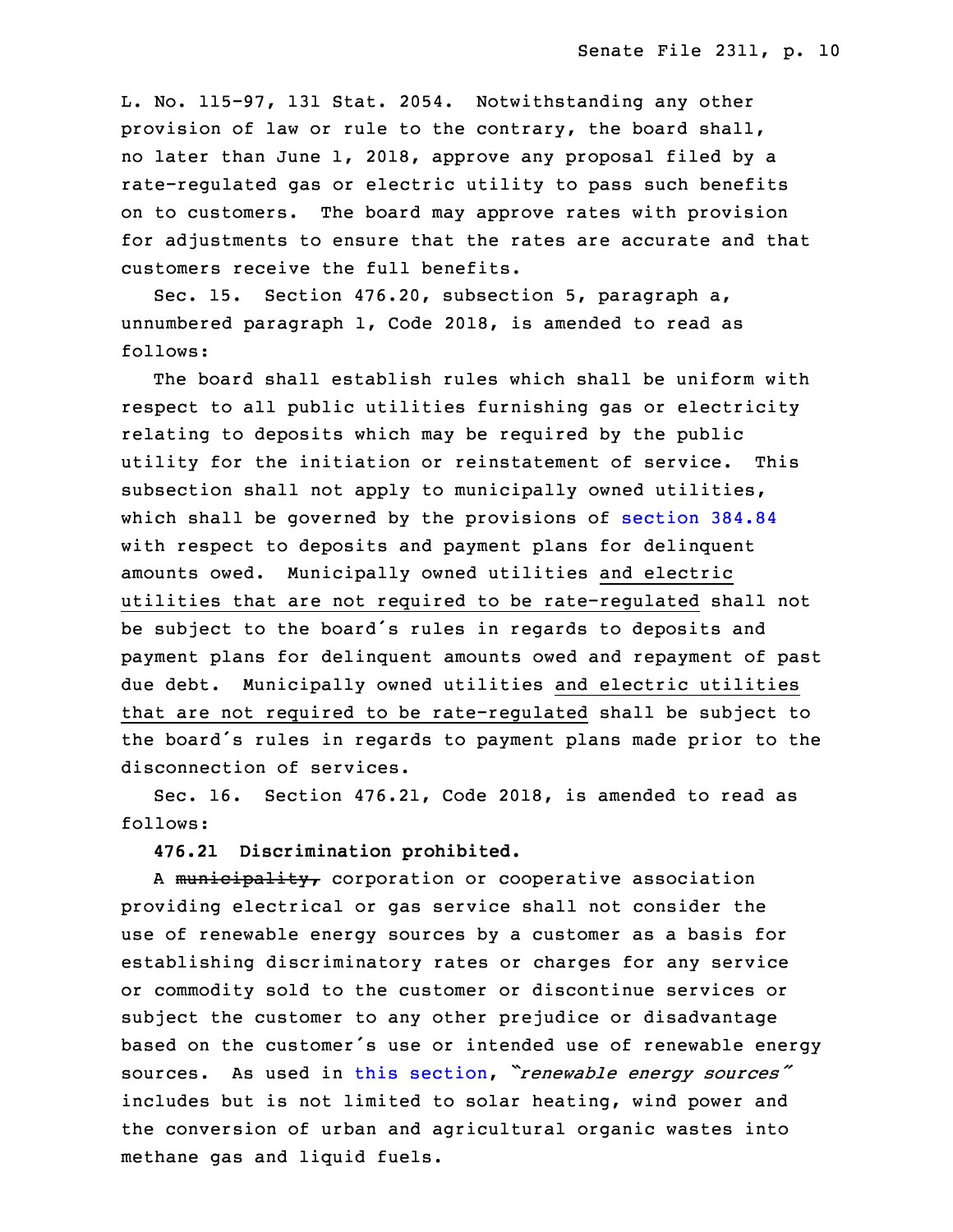Sec. 17. Section 476.33, subsection 4, Code 2018, is amended to read as follows:

4. The board shall adopt rules that require the board, in rate regulatory proceedings under [sections](https://www.legis.iowa.gov/docs/code/2018/476.3.pdf) 476.3 and [476.6](https://www.legis.iowa.gov/docs/code/2018/476.6.pdf), to utilize either a historic test year or a future test year at the rate-regulated public utility's discretion.

a. For a rate regulatory proceeding utilizing a historic test year, the rules shall require the board to consider the use of the most current test period possible in determining reasonable and just rates, subject only to the availability of existing and verifiable data respecting costs and revenues, and in addition, to consider verifiable data that exists within nine months after the conclusion of the test year, respecting known and measurable changes in costs not associated with a different level of revenue, and known and measurable revenues not associated with a different level of costs, that are to occur at any time within twelve months after the date of commencement of the proceedings. Parties proposing adjustments that are not verifiable at the commencement of the proceedings shall include projected data related to the adjustments in their initial substantive filing with the board. For purposes of this subsection [paragraph](https://www.legis.iowa.gov/docs/code/2018/476.33.pdf), a proceeding commences under section 476.6 upon the filing date of new or changed rates, charges, schedules, or regulations. This [subsection](https://www.legis.iowa.gov/docs/code/2018/476.33.pdf) does not limit the authority of the board to consider other evidence in proceedings under [sections](https://www.legis.iowa.gov/docs/code/2018/476.3.pdf) 476.3 and [476.6](https://www.legis.iowa.gov/docs/code/2018/476.6.pdf).

5 *b.* For <sup>a</sup> rate regulatory proceeding utilizing <sup>a</sup> future test year, the rules shall require the board to consider the use of any twelve-month period beginning no later than the date on which a proposed rate change is expected to take effect in determining just and reasonable rates. The rules shall also require the board to conduct a proceeding subsequent to the effective date of <sup>a</sup> rate resulting from <sup>a</sup> rate regulatory proceeding utilizing <sup>a</sup> future test year to determine whether the actual costs and revenues are reasonably consistent with those approved by the board. If the actual costs and revenues are not reasonably consistent with those approved by the board, the board shall adjust the rates accordingly. For a rate regulatory proceeding utilizing a future test year, the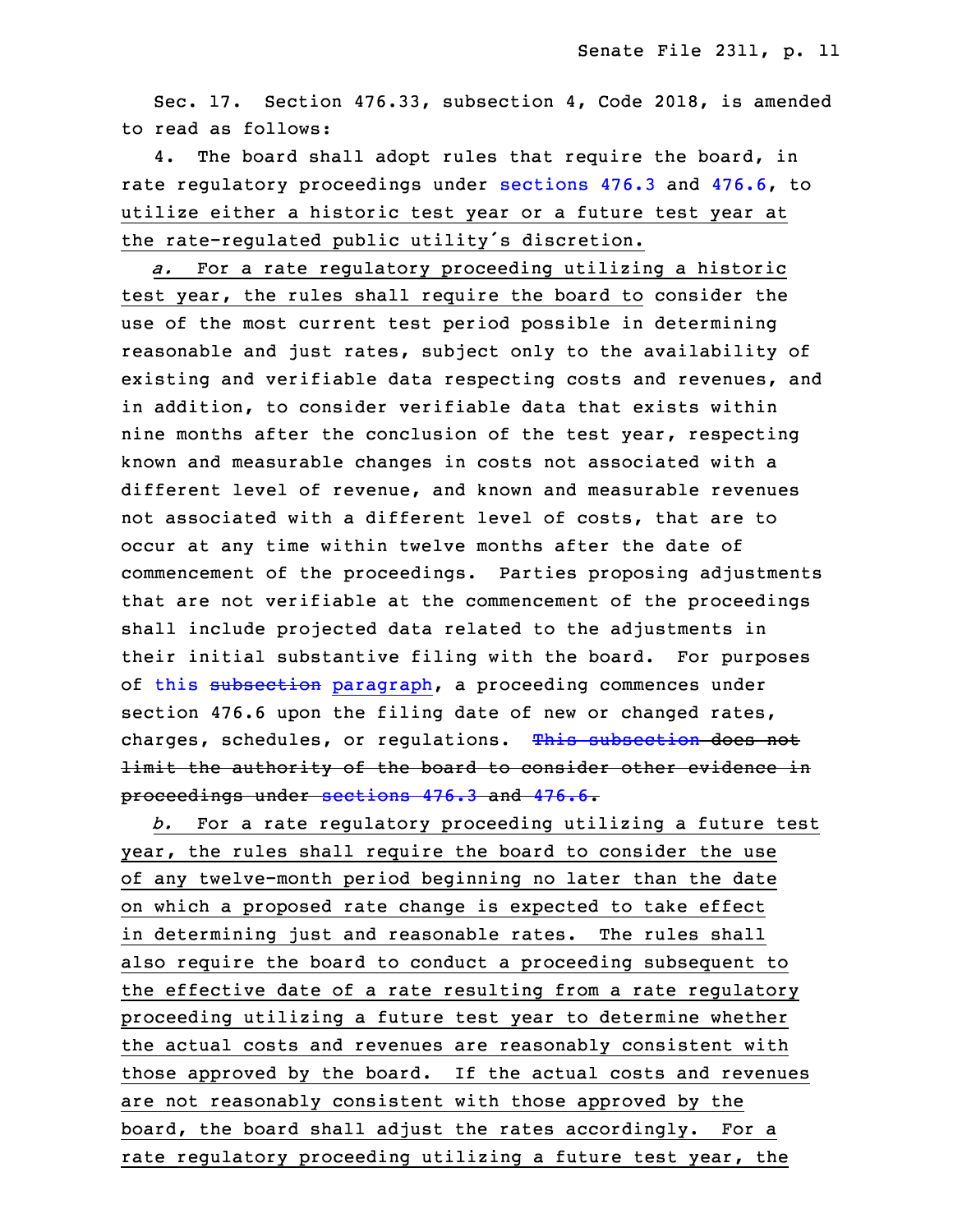board may adopt rules regarding evidence required, information to support forecasts, and any reporting obligations. The board may also adopt rules regarding the conditions under which <sup>a</sup> public utility that utilizes <sup>a</sup> future test year may subsequently utilize <sup>a</sup> historic test year. <sup>A</sup> public utility shall not be precluded from filing a rate regulatory proceeding utilizing <sup>a</sup> future test year prior to the adoption of any rules pursuant to this subsection.

26 *c.* This subsection does not limit the authority of the board to consider other evidence in proceedings under sections 476.3 and  $476.6.$ 

Sec. 18. Section 476.53, subsection 3, paragraph a, subparagraph  $(1)$ , subparagraph division  $(a)$ , Code 2018, is amended by adding the following new subparagraph subdivision:

NEW SUBPARAGRAPH SUBDIVISION. (v) Repowering of an alternate energy production facility. For purposes of this subparagraph subdivision, "*repowering"* shall mean either the complete dismantling and replacement of generation equipment at an existing project site, or the installation of new parts and equipment to an existing alternate energy production facility in order to increase energy production, reduce load, increase service capacity, improve project reliability, or extend the useful life of the facility.

6 Sec. 19. STUDY OF ELECTRIC VEHICLE INFRASTRUCTURE SUPPORT. The economic development authority, in collaboration with the department of transportation and the Iowa utility industry, shall conduct a study of electric vehicle infrastructure support for both commercial and noncommercial vehicles and make recommendations to the general assembly regarding electric vehicle charging infrastructure. The study shall evaluate the relative costs and benefits associated with various options for electric vehicle infrastructure support. The economic development authority shall submit a report to the general assembly containing the results of the study no later than June 30, 2019.

Sec. 20. EFFECTIVE DATE. The following, being deemed of immediate importance, takes effect upon enactment:

1. The section of this Act amending section 476.6, subsection 15, paragraphs "e", "f", and "g".